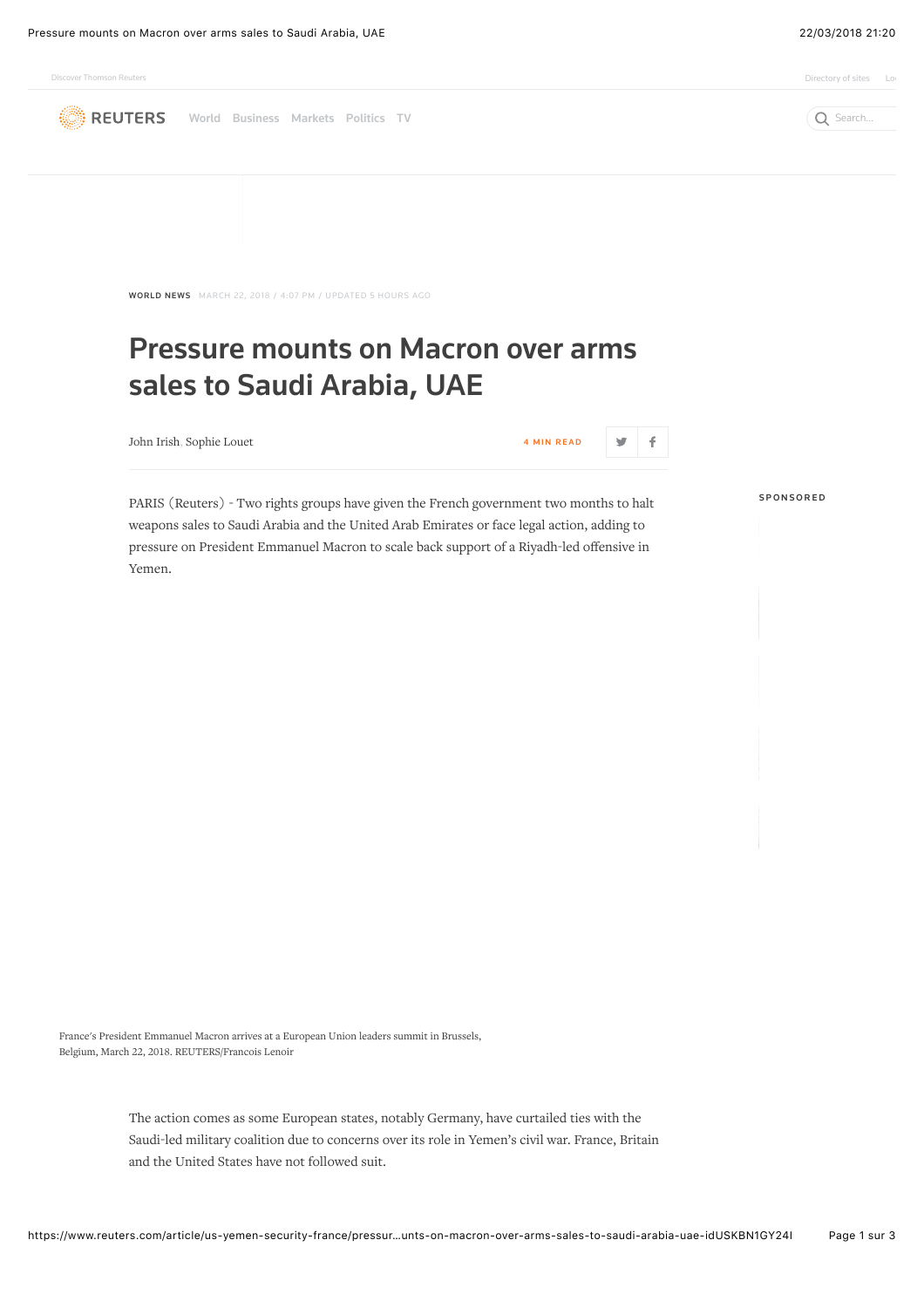SPONSORED

France, the world's third-biggest arms exporter, counts Saudi Arabia and the UAE among its biggest purchasers, and France's biggest defense firms, including Dassault and Thales, have major contracts in the Gulf.

Droit Solidarite, a legal NGO, and Aser, which specializes in armament issues, argue that France is violating national and international law by selling arms that are being used in the conflict in Yemen.

The United Nations and rights groups accuse the coalition of targeting civilians, which amounts to a war crime. The coalition denies this.

"France is not respecting its international commitments," Aser's president, Benoit Muracciole, told Reuters.

Lawyers acting for the two NGOs sent a letter to the office of Prime Minister Edouard Phillipe demanding the export licenses to be suspended.

If the French government does not meet their deadline, Aser and Droit Solidarite will take their case to the Conseil d'Etat, France's highest legal authority.

"We will go to the Council of State from May 1 if there is an explicit or implicit refusal of the government to respond," he said.

The Saudi-led coalition is fighting on the side of an internationally recognized Yemeni government against the Iran-aligned Houthi group.

Since the war began in 2015, more than 10,000 people have been killed, at least three million others displaced and Yemen has been plunged into a multi-fronted humanitarian disaster.

In recent years, Riyadh has bought French tanks, armored vehicles, munitions and artillery, while the UAE purchased fighter jets.

Amnesty International and French rights group ACAT published a legal report on Monday warning France and its weapons suppliers faced potential legal risks over their dealings with Saudi Arabia and the UAE.

Unlike many if its allies, French export licensing procedures have no parliamentary checks or balances. They are approved through a committee headed by the prime minister that includes the foreign, defense and economy ministries.

Details of licenses are not public and once approved are rarely reviewed.

"Arms sales in France are governed by very strict procedures of state control," the prime minister's office said. It confirmed receipt of the letter.

In 2016, licenses potentially worth 45 billion euros (\$55.45 billion) to the two countries were approved with deliveries worth about 2 billion euros.

"French military equipment exports are totally controlled by the state," a Dassault spokesman said. Thales declined to comment.

SPONSORED